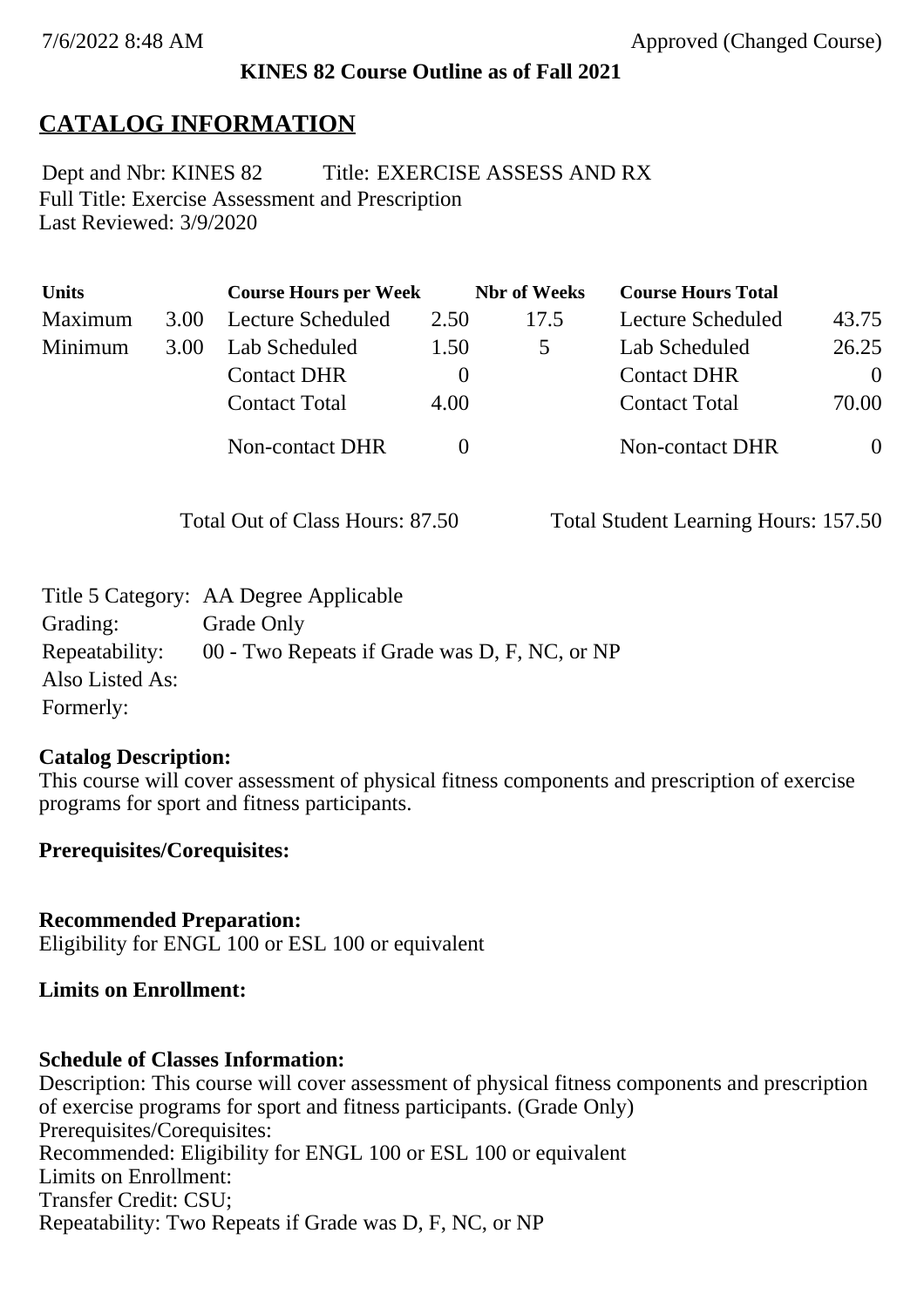# **ARTICULATION, MAJOR, and CERTIFICATION INFORMATION:**

| <b>AS Degree:</b><br><b>CSU GE:</b> | Area<br><b>Transfer Area</b> |            |           | Effective:<br>Effective: | Inactive:<br>Inactive: |
|-------------------------------------|------------------------------|------------|-----------|--------------------------|------------------------|
| IGETC:                              | <b>Transfer Area</b>         |            |           | Effective:               | Inactive:              |
| <b>CSU Transfer: Transferable</b>   |                              | Effective: | Fall 2010 | Inactive:                |                        |
| <b>UC</b> Transfer:                 |                              | Effective: |           | Inactive:                |                        |

## **CID:**

## **Certificate/Major Applicable:**

[Both Certificate and Major Applicable](SR_ClassCheck.aspx?CourseKey=KINES82)

# **COURSE CONTENT**

## **Student Learning Outcomes:**

Upon completion of the course, students will be able to:

1. Integrate results from health screening, fitness assessment, and goals into a safe and effective training plan for various case study clients.

2. Implement, analyze, and modify training plans to accommodate changes in progression, goals, and client results.

## **Objectives:**

Students will be able to:

- 1. Assess one's health by completing a physical activity readiness questionnaire (PAR-Q), medical/health history, and lifestyle questionnaire.
- 2. Demonstrate the ability to administer baseline fitness assessments in each component of fitness and interpret the results.
- 3. Identify strategies, barriers, and methods of goal setting.
- 4. Design written exercise programs for various case studies.
- 5. Describe the principles and variables of training for a successful annual training plan.
- 6. Analyze the annual training plan for micro and macro cycles and skill development and recovery.

## **Topics and Scope:**

- I. Health Screening
	- A. Physical Activity Readiness Questionnaire (PAR-Q)
	- B. Lifestyle Inventory
- C. Medical/Health history
- II. Baseline Fitness Assessment and Re-Assessment
	- A. Submaximal and/or maximal cardiorespiratory endurance tests for weight bearing exercise and/or non weight bearing exercise.
	- B. Musculoskeletal strength and endurance
	- C. Flexibility
	- D. Body composition
	- E. Resting heart rate and blood pressure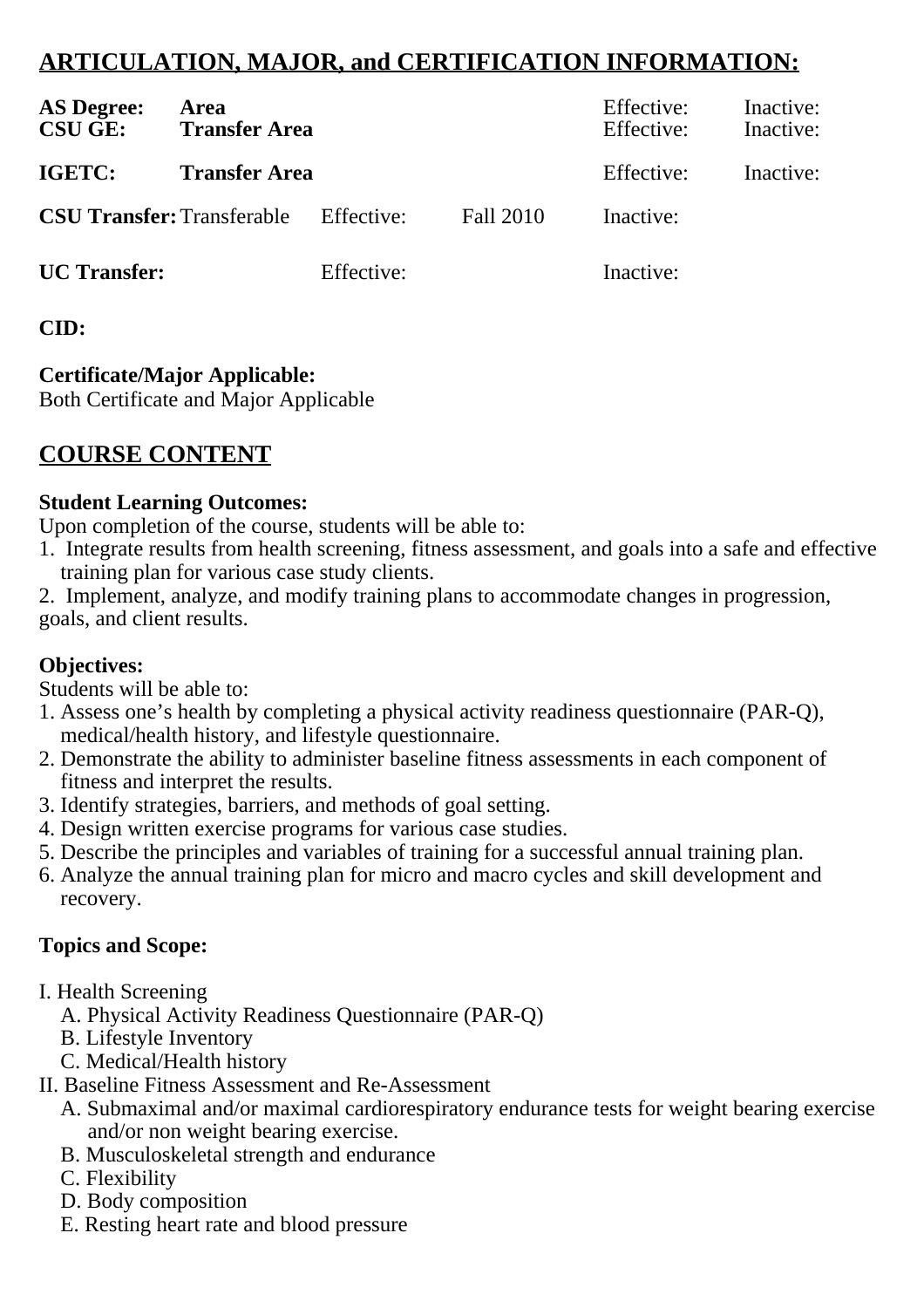- F. Skill related fitness
- III. Test Interpretation
	- A. Results from assessments
	- B. Comparison with norm tables
	- C. Individual guidelines
- IV. Personal Goal Setting
	- A. Specific, Measurable, Attainable, Realistic and Timely (SMART) goal setting
	- B. Barriers to success
	- C. Strategies for success
- V. Principles of Training
	- A. Frequency Intensity Time Type (FITT) Principle
	- B. Progressive Overload
- C. Specificity Principle
- VI. Strategies for Successful Programs
	- A. Implementation strategies
	- B. Record keeping
- VII. Variables of Training
	- A. Volume
	- B. Intensity
	- C. Density
	- D. Complexity
- VIII. Rest and Recovery
	- A. Fatigue and overtraining
	- B. Recovery Theory
	- C. Recovery interventions and modalities
- IX. Annual Training Plan (ATP)
	- A. Periodization for biomotor abilities, strength training, endurance, and speed
	- B. ATP phases and characteristics
	- C. Criteria for compiling an ATP
- X. Peaking for Competition: Peaking and Taper
- XI. Training Cycles: Microcyles and Macrocycles
- XII. Strength and Power Development
	- A. Biomotor abilities
	- B. Methods of strength training
	- C. Manipulation of training variables
- XIII. Endurance Training
	- A. Factors affecting aerobic and anaerobic endurance performance
	- B. Methods of developing endurance
	- C. Methods of developing high intensity exercise endurance
- XIV. Speed and Agility Training Program Design

All topics are covered in the lecture and lab portions of the course.

### **Assignment:**

- 1. Establish at least three semester goals
- 2. Development of an individual exercise program
- 3. Client project- 2-4 case study prescription and assessment written reports
- 3. Creation and utilization of an exercise log/journal
- 4. Assigned textbook readings 20-30 pages per week
- 5. Exams (2 4)
- 6. Quiz(zes) (1 4)